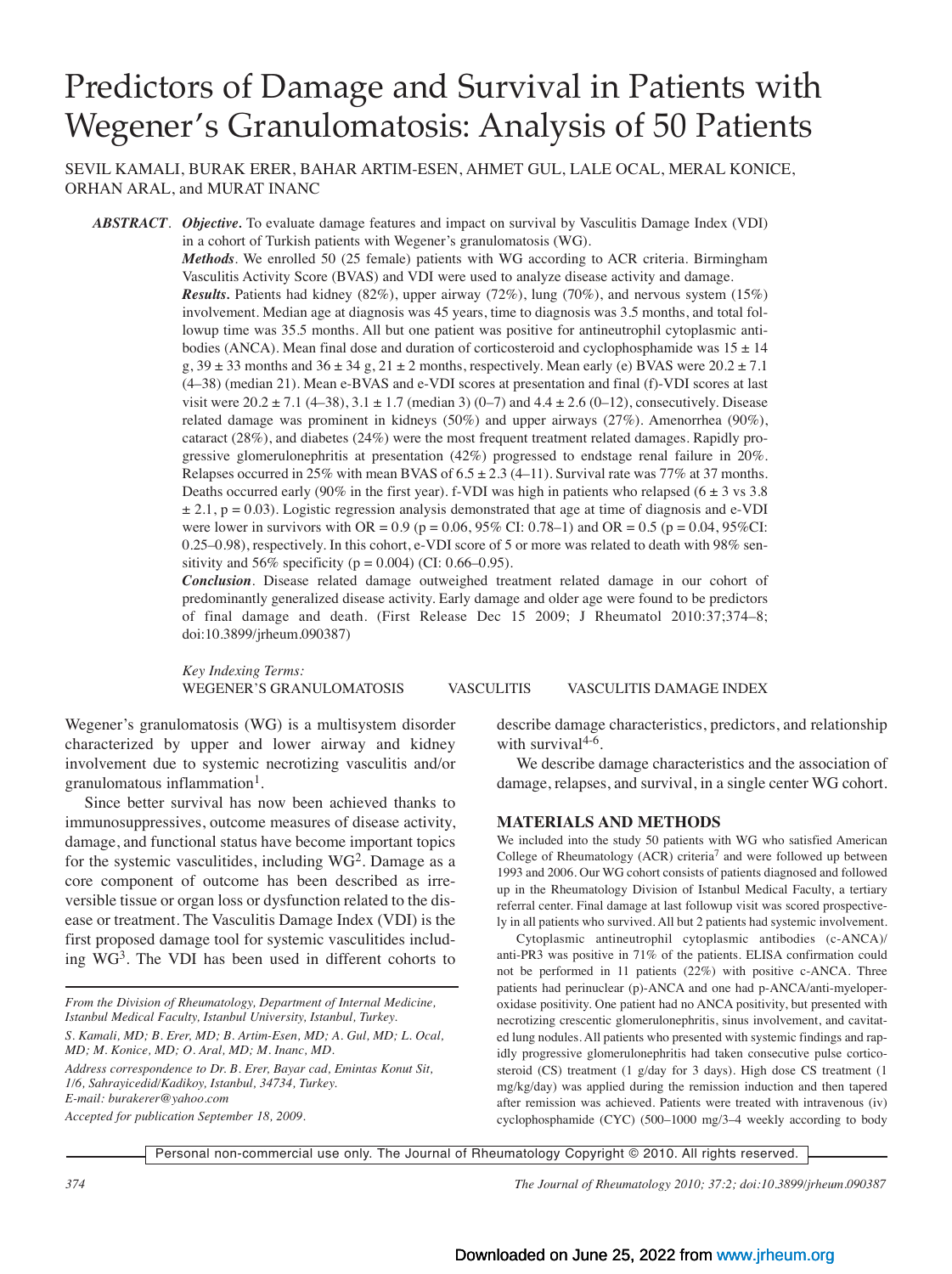surface, leukocyte count, and creatininemia), or oral CYC (2 mg/kg/day) for remission induction. Oral CYC (1 mg/kg/day) or azathioprine (2 mg/kg/day) was used for maintenance therapy depending on the severity of WG. Uroprotection with mesna was not used routinely. Final dose and duration of CS and CYC were calculated for each patient. Early disease activity and damage were scored from the hospital and outpatient clinic charts, retrospectively. Final damage at last followup visit was scored prospectively in all patients who survived. Early disease activity at presentation was calculated with the new version of BVAS (BVAS 2003) in accordance with the scoring glossary<sup>8</sup> (e-BVAS), retrospectively. Number of relapses and mean BVAS scores of relapses were also calculated for each patient. Relapses were defined with the newly developed clinical finding of WG according to BVAS definition. The 10 items of the VDI were evaluated by the same rheumatologist (SK) using each patient's clinical and laboratory findings at the third month of followup and at the last visit according to the VDI scoring glossary. Early VDI (e-VDI) scores at third month of disease were calculated for all WG patients including nonsurvivors followed up less than 3 months whose disease duration was more than 3 months and who had received immunosuppressive treatment. Final damage scores (f-VDI) at last followup visit were calculated for 40 patients who survived and continued followup. Severe infection data from the hospital charts were noted.

Correlation of e-BVAS and VDI scores was analyzed by Pearson correlation test. Demographic and treatment characteristics, e-BVAS, e-VDI, and f-VDI scores were compared for patients who relapsed or not by Mann-Whitney U test. We compared demographic and treatment characteristics, BVAS, and only e-VDI scores in WG patients who died or survived using the Mann-Whitney U test. Severe damage was defined with e-VDI score predicting mortality for the WG cohort by receiver operating characteristic (ROC) curve analysis. Survival function was evaluated by Kaplan-Meier method. In multivariate analyses, we estimated the prevalence odds ratio (OR) with 95% confidence interval (CI) for the association between survival and demographic, treatment characteristics and BVAS, and early VDI scores using logistic regression.

## **RESULTS**

Demographic findings of 50 WG patients (25 female, 25 male) were as follows: mean age at diagnosis was  $44.1 \pm$ 13.2 years (16–74) (median 45), time elapsed from the first symptom to diagnosis was  $6.4 \pm 8.5$  months (1–48) (median 3.5), total duration of followup was  $44.9 \pm 34.9$  months (2–122) (median 35.5). Eighty-two percent of patients had involvement of the kidney, 72% the upper airways, 70% the lungs, 11% the peripheral nervous system, and 4% the central nervous system. Frequency of organ and drug related damage items is shown in Table 1. Gonadal failure could not be examined systematically because of patient unwillingness in males. Osteoporosis (7.5%) was evaluated in only 31 patients. All patients had taken calcium and vitamin D prophylaxis. Malignancy was not observed in any patient. Twenty-one (42%) patients were admitted with acute renal failure and required hemodialysis, of whom 5 (24%) fully recovered and maintained normal creatininemia. Two patients (10%) recovered with high creatininemia and sustained the same levels. End stage renal failure developed in 10 (20%) patients (one underwent cadaveric renal transplantation at the 3rd year of hemodialysis and 4 patients died), of whom 4 died during the acute stage. CYC was used as 3–4 weekly iv pulse therapy in 28% for 12–20 months, daily oral therapy in 20% for 3–79 months, and oral fol-

*Table 1.* Disease and treatment related damage items of VDI in 50 patients with WG.

|                                  | Frequency of<br>Damage Items, % |  |  |
|----------------------------------|---------------------------------|--|--|
| Early menopause*, $n = 10$       | 90                              |  |  |
| Pulmonary fibrosis               | 35                              |  |  |
| Cataract                         | 28                              |  |  |
| Chronic nasal discharge/crusting | 27                              |  |  |
| <b>Diabetes</b>                  | 24                              |  |  |
| Hearing loss                     | 20                              |  |  |
| Endstage renal disease           | 20                              |  |  |
| High creatininemia               | 15                              |  |  |
| Proteinuria                      | 15                              |  |  |
| Avascular necrosis               | 13                              |  |  |
| Saddle nose                      | 10                              |  |  |
| Dyspnea                          | 10                              |  |  |
| Mononeuritis multiplex           | 10                              |  |  |
| Hemorrhagic cystitis             | 10                              |  |  |
| Osteoporosis, $(n = 31)$         | 8                               |  |  |
| Subglottic stenosis              | 5                               |  |  |
| Chronic asthma                   | 5                               |  |  |
| Polyneuropathy                   | 5                               |  |  |
| Cerebrovascular event            | 3                               |  |  |
| Proptosis                        | 3                               |  |  |
| Scleral necrosis                 | 3                               |  |  |

\* Premenopausal women, mean age 34 yrs.

lowed by iv therapy in 52% for 54 months. Mean final dose and duration of CS and CYC were as follows: mean final dose of CS (g)  $15 \pm 14$  (3–99) (median 12), mean total duration of CS (mo)  $39 \pm 33$  (1–124) (median 32), mean final dose of CYC (g)  $36 \pm 34$  (0.3–173) (median 29), mean total duration of CYC (months)  $21 \pm 21$  (1–112) (median 19). Mean e-BVAS scores were  $20.2 \pm 7.1$  (4–38) (median 21). Mean e-VDI and f-VDI scores of patients were  $3.1 \pm 1.7$ (median 3) (0–7) and  $4.4 \pm 2.6$  (median 4) (0–12), consecutively. F-VDI was 1 in 4%, 2 in 12%, 3 in 18%, 4 in 10%, 5 in 10%, 6 in 6%, 7 in 6%, 8 in 6%, 9 in 4% and 12 in 2%. Four patients who died in the hospitalization period during the active disease developed sepsis and multiorgan failure under intensive immunosuppressive treatment. One patient on low dose CS developed cytomegalovirus chorioretinitis during the chronic hemodialysis period. One with generalized disease suffered from pulmonary tuberculosis during the remission induction period: both patients were successfully treated with antiviral and antituberculosis treatment concomittant with mild to moderate dose of CS and 3 cycles of high dose iv immunoglobulin.

Relapses occurred in 10 (25%) patients (7 with 1 relapse, 2 with 2, and 1 with 3 relapses). Relapses were less severe than early disease activity [mean BVAS score for all relapses was  $6.5 \pm 2.3$  (4–11)]. Early and final VDI scores were found to be positively correlated with e-BVAS ( $p = 0.01$ ,  $r =$ 0.37 and  $p = 0.04$ ,  $r = 0.33$ , respectively) (Figure 1–2). Comparison of demographic and treatment characteristics, BVAS, and VDI scores in patients according to relapses

Personal non-commercial use only. The Journal of Rheumatology Copyright © 2010. All rights reserved.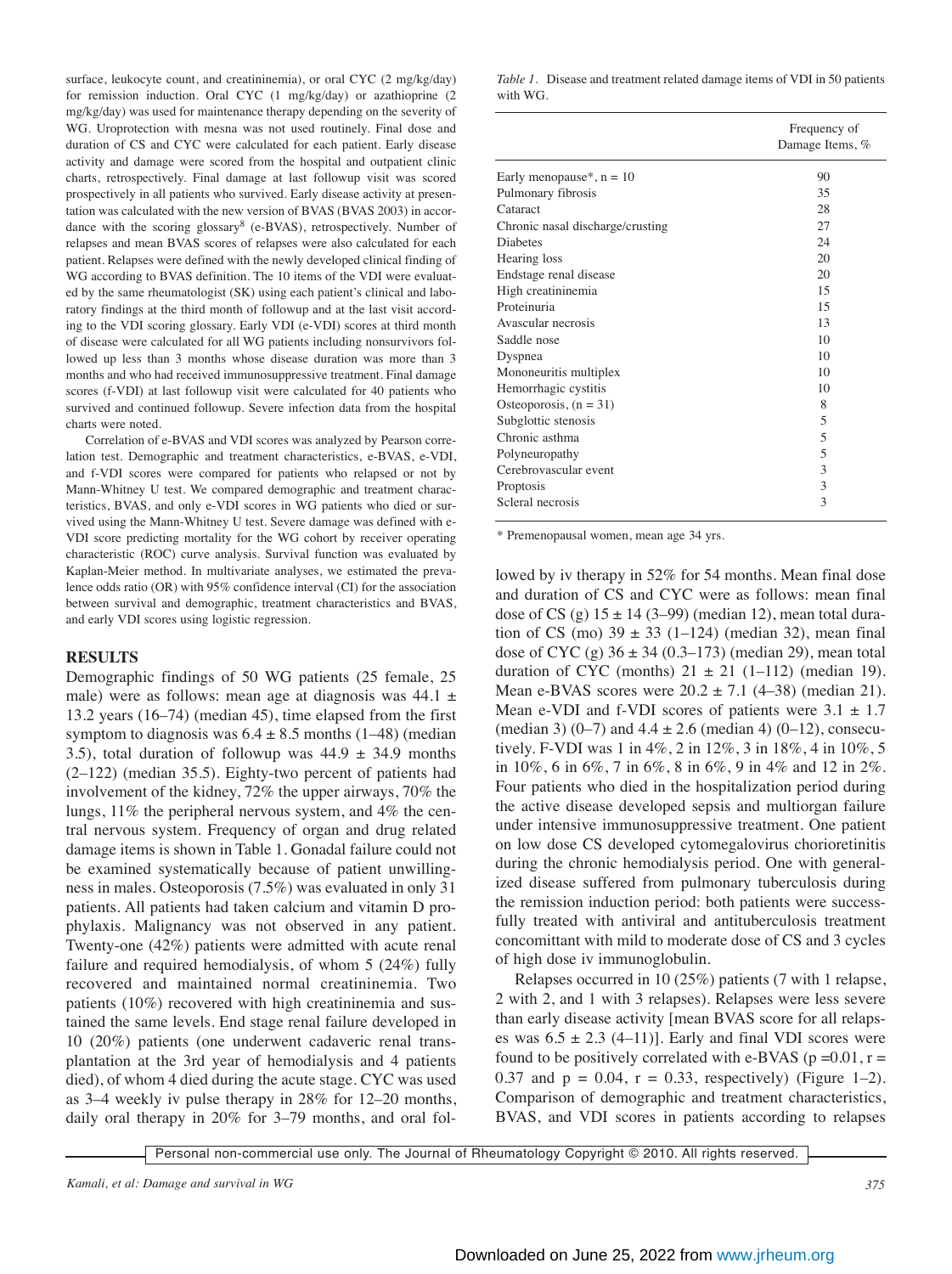

*Figure 1.* Correlation of early Birmingham Vasculitis Activity Score (e-BVAS) and Vasculitis Damage Index (e-VDI) scores.



*Figure 2.* Correlation of early Birmingham Vasculitis Activity Score (e-BVAS) and final Vasculitis Damage Index (f-VDI) scores.

demonstrated that f-VDI was the only finding that was significantly high in patients who relapsed  $(6 \pm 3 \text{ vs } 3.8 \pm 2.1,$  $p = 0.03$ ) (Figure 3).

Ten (20%) WG patients died during the acute or chronic phase of renal failure. Four patients (40%) died from active disease and sepsis with multiorgan failure during the hemodialysis period. One patient (10%) with cerebral involvement died from cerebrovascular hemorrhage due to cerebral vasculitis at a very early stage of disease. We were informed through telephone inquiry that 4 patients who were lost to followup at the stage of chronic hemodialysis had died in the first year of this period. One patient who recovered with high creatininemia died suddenly at 2 years' followup. The survival rate was 77% at 37 months. Older



*Figure 3.* Final Vasculitis Damage Index (f-VDI) scores in accordance with relapse.

age of disease onset, shorter followup time, and higher e-VDI scores were found in patients who died (Table 2). The doses and duration of immunosuppressives were significantly higher in survivors, as expected.

e-VDI score of  $\geq 5$  was related to death with 98% sensitivity and 56% specificity ( $p = 0.004$ ) (95%CI 0.66–0.95) by ROC curve analysis (Figure 4) . Logistic regression analysis demonstrated that age at time of diagnosis and e-VDI were lower in survivors with OR =  $0.9$  (p =  $0.06$ , 95%CI 0.78–1) and OR =  $0.5$  (p =  $0.04$ , 95%CI 0.25–0.98), respectively.

### **DISCUSSION**

In the era of immunosuppressive treatment, damage has been a major concern with regard to patient outcome in the systemic vasculitides. WG has considerable potential for damage in different tissues and organs that could result in loss of vital organ functions. Early disease activity, relapses, and immunosuppressives are the major determinants of damage. Since 1997 the VDI has been the only validated tool for damage in systemic vasculitides<sup>3</sup>. Exley, *et al* 

*Table 2.* Comparison of demographic and treatment characteristics, BVAS, and early VDI scores in patients with WG who survived (Group A) or died (Group B). Values are mean  $\pm$  SD (median).

|                           | Group A                | Group B             | р            |
|---------------------------|------------------------|---------------------|--------------|
| Age of disease onset, yrs | $41.2 \pm 12.3$ (42.5) | $56 \pm 9.8$ (55)   | 0.002        |
| Time to diagnosis, mo     | $6.9 \pm 9.2$ (4)      | $4.8 \pm 4.5$ (3)   | <b>NS</b>    |
| Followup time, mo         | $53 \pm 34.1$ (50)     | $12.5 \pm 11.1(9)$  | ${}_{0.001}$ |
| Early BVAS                | $19.9 \pm 7.4$ (21)    | $21.8 \pm 5.9$ (21) | <b>NS</b>    |
| Early VDI                 | $2.6 \pm 1.4(2)$       | $4.8 \pm 1.8$ (4.5) | 0.002        |
| Corticosteroid            |                        |                     |              |
| Total dose                | $17 \pm 15.3$ (13)     | $7.4 \pm 4.6(6)$    | 0.002        |
| Total duration            | $46.4 \pm 31.3(31)$    | $4.7 \pm 5.7$ (2)   | < 0.001      |
| Cyclophosphamide          |                        |                     |              |
| Total dose                | $43.7 \pm 33.2$ (42)   | $4.3 \pm 8(2)$      | < 0.001      |
| Total duration            | $25.6 \pm 21.2$ (22)   | $3.5 \pm 5.1$ (2)   | < 0.0001     |

Personal non-commercial use only. The Journal of Rheumatology Copyright © 2010. All rights reserved.

*376 The Journal of Rheumatology 2010; 37:2; doi:10.3899/jrheum.090387*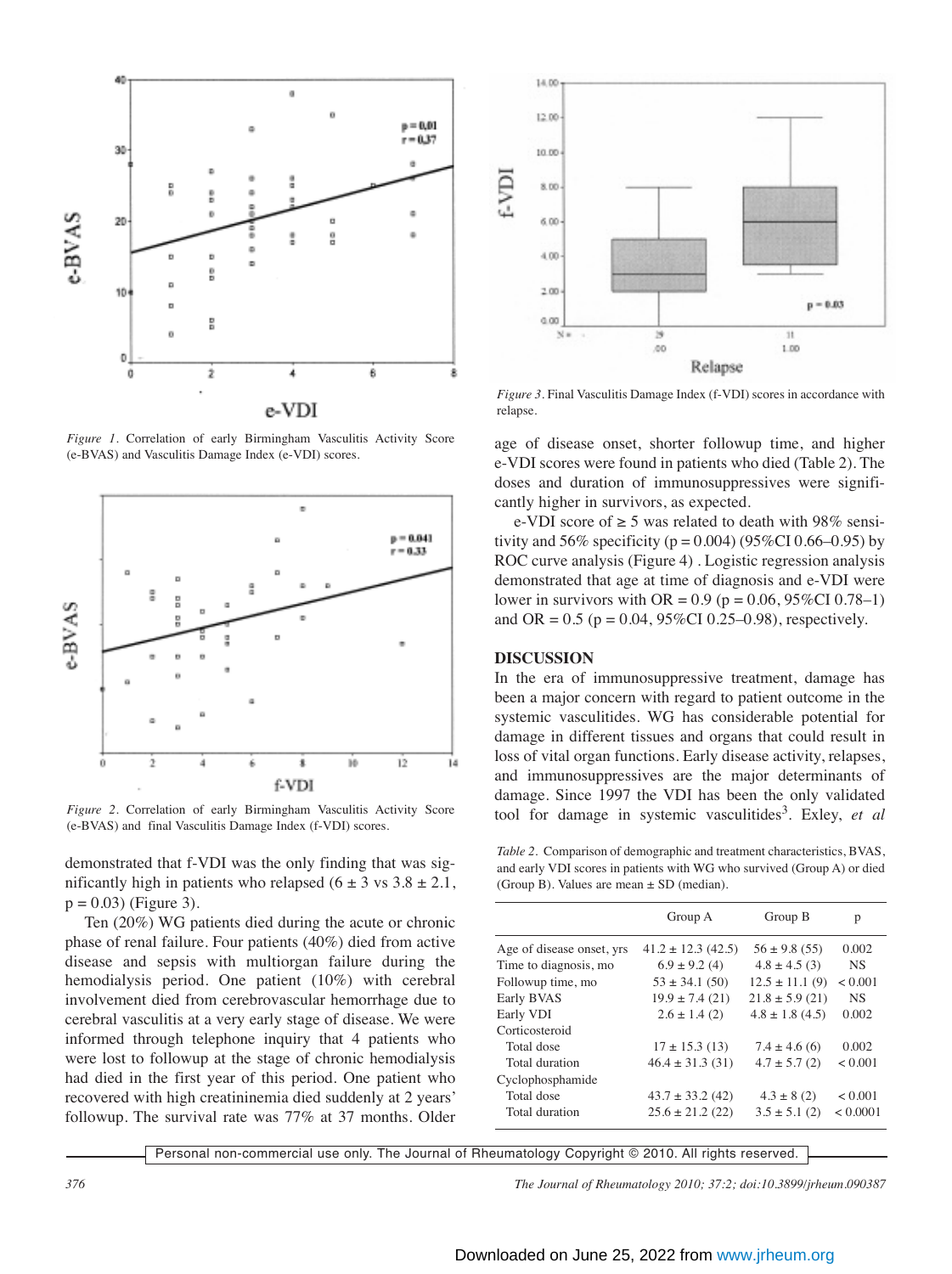

*Figure 4.* ROC curve analysis of early Vasculitis Damage Index (VDI) according to survival.

stressed the importance of severe damage in the early stages of vasculitis using the VDI scoring system9. In our present study, we investigated the association of damage with early disease activity, relapse, and survival. Our cohort mainly consisted of patients with severe renal involvement, which can be considered a generalized vasculitic form of WG according to the EULAR definition<sup>10</sup>. Early disease activity has been found to be correlated with both early and final damage scores.

Relapses less severe than the early disease activity were observed in one-fourth of WG patients receiving immunosuppressive treatment during the median followup time of 35 months. No severe renal relapse was observed during followup. Relapse rates differed according to whether the subgroups predominantly presented with granulomatous and/or generalized vasculitic course. Fauci, *et al* reported a 50% relapse rate in a US National Institutes of Health (NIH) cohort during 21 years of followup. This cohort includes WG patients with mainly upper airway involvement (90%). Renal involvement was reported as 18% at presentation and 77% at the second year of followup<sup>11</sup>. In the CYCAZAREM study, patients treated with CYC during the maintenance period had 18% flare rate at the first year of followup<sup>12</sup>. The frequency and severity of relapses might be prevented with longer treatment with CYC (median 19 mo) in our cohort. In different studies, 25% relapse rates were reported in WG patients with renal involvement treated with CYC<sup>13-16</sup>. Final damage was found to be higher in our patients who relapsed. The association between damage and relapses has been emphasized by others<sup>4,9</sup>. A severe damage score on VDI predicting mortality was found to be 5, which is consistent with other reports<sup>4,9</sup>. Older age and significantly higher early damage scores were demonstrated in WG patients who died in comparison to survivors. The shorter duration of time to diagnosis in nonsurvivors, although insignificant, was attributed to more explosive disease presentation.

We compared our patients with different WG cohorts being evaluated for damage using the same tool. Serial VDI scoring to assess increased damage was used in both Norway and US cohorts prospectively<sup>4,6</sup>. Baseline characteristics including early disease activity and damage and frequencies of major organ involvement of our cohort were mostly comparable to the Norway cohort<sup>6</sup>. Kidney damage was the most frequent (50%) organ damage in our series. Endstage renal failure as the major determinant of kidney damage developed in 18%, 7%, and 20% of Norway, WGET<sup>6</sup>, and our cohorts, respectively. Kidney involvement resulting in endstage renal failure was reported in 24% of 37 WG patients during the mean followup time of 6 years in a French cohort<sup>17</sup>. Prognosis of our patients presenting with dialysis requirement was quite similar to that in other cohorts $4,18$ .

Immunosuppressive treatment was tailored according to the individual needs in this cohort. The treatment of our cohort was mainly based on the NIH treatment protocol for vasculitis. Generalized disease activity at presentation according to the EULAR definition was observed in one-half of our cohort. These patients were treated with CS and CYC for at least one year in accordance with the literature $10,16,19-21$ . Treatment related damage in WG patients was reported to be  $42\%$  in the NIH cohort<sup>13</sup>, similar to rates in the Norway and in our cohorts, but not in the WGET cohort (15%). We observed amenorrhea in almost all (90%) premenopausal women with median age 34 years. Boumpas, *et al* reported 100% amenorrhea for women older than 31 years after ≥ 15 CYC pulses in a SLE cohort<sup>22</sup>. We found 10% of hemorrhagic cystitis in patients with symptomatic nonglomerular hematuria who underwent cystoscopy. There were different reported rates  $(12-29%)$  in the literature<sup>13,23</sup>.

We did not observe malignancy in any of our patients during followup. Absence of malignancy could be explained by the relatively short time of followup. The risks of CYC induced acute myleoid leukemia and bladder cancer were found to be high for cumulative CYC doses of  $> 36$  g after 7 years of followup (SIR 9.5, 95% CI 2.6–24) in a recent analysis24. In our cohort only one patient who was exposed to self-administered CYC for 5 years developed myelodysplastic syndrome. CS related damage such as cataract, diabetes, and avascular necrosis was evident in our cohort but could not be compared with others<sup>4,6</sup> regarding dose and duration relationships. CS related side effects have been known to be dependent on dose and duration of CS, protective medications, and individual susceptibilities, and could be the reason for distinct results. We explained our findings as the occurrence of various treatment related damage such as diabetes, hypertension, and amenorrhea, in the relatively early stages of disease treated with the high doses of immunosuppressives.

The rate of survival was 80% for mean followup period of 45 months. Survival rates reported from different series were 45%–88% in WG13,17,23,25-28. Time elapsed from the first symptom to diagnosis seems to be longer in survivors although

Personal non-commercial use only. The Journal of Rheumatology Copyright © 2010. All rights reserved.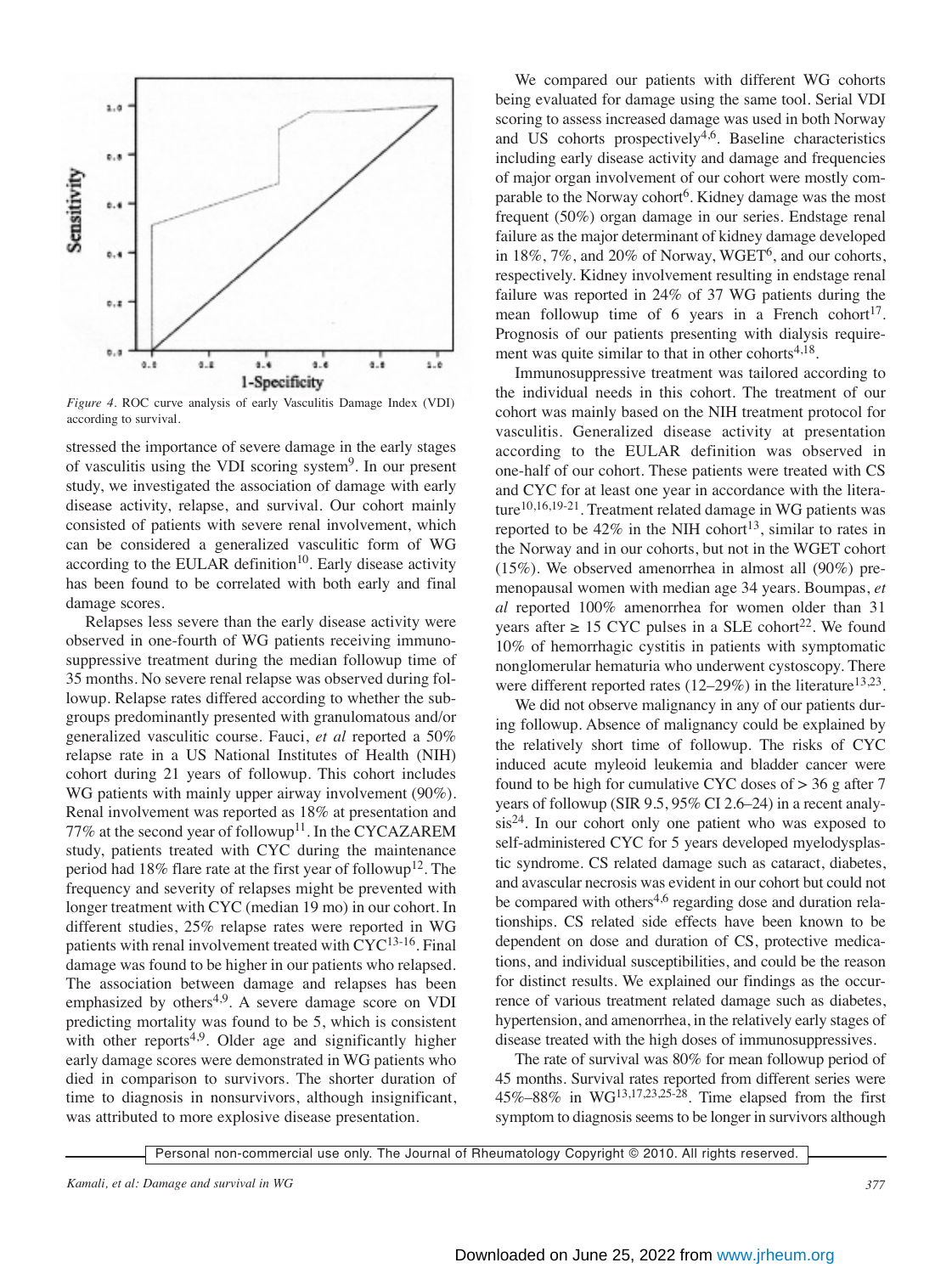not significant. This might be caused by more indolent disease course in survivors in comparison to nonsurvivors, who had more explosive disease presentation. Early death characterized by higher damage in comparison to survivors was the most striking feature of our cohort. Gottenberg, *et al* found a 38% mortality rate in patients with WG-related renal disease<sup>17</sup>. In our patients with WG, acute renal failure was observed in nearly half the patients, which was related to baseline renal damage and correlated with mortality. Renal involvement resulted in death or endstage renal failure in half the patients in accordance with literature $^{11,13,16,18}$ .

We describe a WG cohort having a significant subgroup with generalized disease presentation. There are only a few reports3,4,6 of damage analysis in WG using the VDI. Our report confirms the importance of early damage as a predictor of final damage and survival using a validated damage tool in a group of Turkish patients with WG. Life threatening, disease related early damage was found to be mainly treatment related, reemphasizing the need for effective treatment in the early stages of disease. We found relatively low relapse rates with mild disease activity that might be attributed to longer duration of CYC maintenance therapy. However, we noted the impact of preventing relapses in order to preclude final damage, even though the relapses were less severe than early disease activity. Early menopause in premenopausal women was the most striking adverse event related to CYC. Early aggressive treatment to avoid or reverse loss of organ function in WG patients with severe organ involvement and optimizing maintenance therapy for preventing relapses were important steps for management.

## **REFERENCES**

- 1. Stone JH, Hoffman GS. Wegener's granulomatosis. In: Hochberg MC, Silman AJ, Smolen JS, Weinblatt ME, Weisman MH, editors. Rheumatology. Philadelphia: Elsevier Limited; 2008:1533-44.
- 2. Seo P, Luqmani RA, Flossman O, Hellmich B, Herlyn K, Hoffman GS, et al. The future of damage assessment in vasculitis. J Rheumatol 2007;34:1357-71
- 3. Exley AR, Bacon PA, Luqmani RA, Kitas GD, Gordon C, Savage CO, et al. Development and early validation of the Vasculitis Damage Index for the standardized clinical assessment of damage in the systemic vasculitides. Arthritis Rheum 1997;40:371-80.
- 4. Koldingsnes W, Nossent H. Predictors of survival and organ damage in Wegener's granulomatosis. Rheumatology 2002;41:572-81.
- 5. Kamali S, Inanc M, Gul A, Ocal L, Polat NG, Kilicaslan I, et al. Systemic necrotizing vasculitides in Turkey: a comparative analysis of 40 consecutive patients. Rheumatol Int 2005;26:16-20.
- 6. Seo P, Min YI, Holbrook JT, Hoffman GS, Merkel PA, Spiera R, et al; WGET Research Group. Damage caused by Wegener's granulomatosis and its treatment: prospective data from the Wegener's Granulomatosis Etanercept Trial (WGET). Arthritis Rheum 2005;52:2168-78.
- 7. Leavitt RY, Fauci AS, Bloch DA et al. The American College of Rheumatology 1990 criteria for the classification of Wegener's granulomatosis: Arthritis Rheum 1990;33:1101-7.
- 8. http://www.vasculitis.org/scoring/BVAS%202003.pdf
- 9. Exley AR, Carruthers DM, Luqmani RA, Kitas GD, Gordon C, Janssen BA, et al. Damage occurs early in systemic vasculitis and is an index of outcome. QJM 1997;90:391-9.
- 10. European therapeutic trials in ANCA-associated systemic vasculitis:

disease scoring, consensus regimens and proposed clinical trials. Clin Exp Immunol 1995;101 Suppl 1:29-34.

- 11. Fauci AS, Haynes BF, Katz P, Wolff SM. Wegener's granulomatosis. Prospective clinical and therapeutic experience with 85 patients for 21 years. Ann Intern Med 1983;98:76-85.
- 12. Jayne D, Rasmussen N, Andrassy K, Bacon P, Cohen Tervaert JW, Dadoniene J, et al. For the European vasculitis study group. A randomized trial of maintenance therapy for vasculitis associated with antineutrophil cytoplasmic autoantibodies. N Engl J Med 2003;349:36-44.
- 13. Hoffman GS, Kerr GS, Leavitt RY, Hallahan CW, Lebovics RS, Travis WD, et al. Wegener granulomatosis: an analysis of 158 patients. Ann Intern Med1992;15;116:488-98.
- 14. Tervaert JW, Huitema MG, Hene RJ, et al. Prevention of relapses in Wegener's granulomatosis by treatment based antineutrophil antibody titre. Lancet 1990;336:709-11.
- 15. Jayne DR, Gaskin G, Pusey CD, Lockwood CM. ANCA and predicting relapse in systemic vasculitis QJM 1995;88:127-33.
- 16. Westman KW, Bygren PG, Olsson H, Rantsam J, Weslander J. Relapse rate, renal survival and cancer morbidity in patients with Wegener's granulomatosis or microscopic polyangiitis with renal involvement. J Am Soc Nephrol 1998;9:842-52.
- 17. Gottenberg J-E, Mahr A, Pagnoux C, Cohen P, Mouthon L, Guillevin L, for the French Vasculitis Study Group (FVSG). Long-term outcome of 37 patients with Wegener's granulomatosis with renal involvement. Presse Med 2007;36:771-8.
- 18. Mekhail TM, Hoffmann GS. Longterm outcome of Wegener's granulomatosis in patients with renal disease requiring dialysis. J Rheumatol 2000;27:1237-40
- 19. Falk RJ, Hogan S, Carey TS, Jennette JC. Clinical course of anti-neutrophil cytoplasmic autoantibodies-associated glomerulonephritis and systemic vasculitis. Ann Intern Med 1990;113:656-63.
- 20. Hogan S, Nachman PH, Wilkman AS, Jennette JC, Falk RJ. Prognostic markers in patients with antineutrophil cytoplasmic autoantibody-associated microscopic polyangiitis and glomerulonephritis. J Am Soc Nephrol 1996;7:23-32.
- 21. Jayne DR. Evidence based treatment of systemic vasculitis. Rheumatology 2000;39:585-95.
- 22. Boumpas DT, Austin HA, Vaughan EM, et al. Risk of sustained amenorrhea in patients with systemic lupus erythematosus receiving intermittent pulse cyclophosphamide therapy. Ann Intern Med 1993;119:366-9.
- 23. Reinhold-Keller E, Beuge N, Katza U, de Groot K, Rudert H, Nolle B et al. An intradisciplinary approach to the care of patients with Wegener's granulomatosis: long-term outcome in 155 patients. Arthritis Rheum 2000;43:1021-32.
- 24. Faurschou M, Sorensen IJ, Mellemkjaer L, Loft AG, Thomsen BS, Tvede N, et al. Malignancies in Wegener's granulomatosis: incidence and relation to cyclophosphamide therapy in a cohort of 293 patients. J Rheumatol 2008;35:100-5.
- 25. Anderson G, Coles E, Crane M. et al. Wegener's granuloma: A series of 265 British cases seen between 1975 and 1985. A report by a subcommittee of British Thoracic Society Research Committee. QJM 1992;83;427-38.
- 26. Boki KA, Dafni U, Karpouzas GA, Papasteriades C, Drosos A, Moutsopoulos HM. Necrotizing vasculitis in Greece. Clinical, immunological and immunogenetic aspects. A study of 66 patients. Br J Rheumatol 1997;36:1059-66.
- 27. Matteson EL, Gold KN, Bloch DA, Hunder GG. Long-term survival of patients with Wegener's granulomatosis from the American College of Rheumatology Wegener's granulomatosis classification criteria cohort. Am J Med 1996;101:129-34.
- 28. Bligny D, Mahr A, Toumelin PL, Mouthon L, Guillevin L. Predicting mortality in systemic Wegener's granulomatosis: a survival analysis based on 93 patients. Arthritis Rheum. 2004;51:83-91.

Personal non-commercial use only. The Journal of Rheumatology Copyright © 2010. All rights reserved.